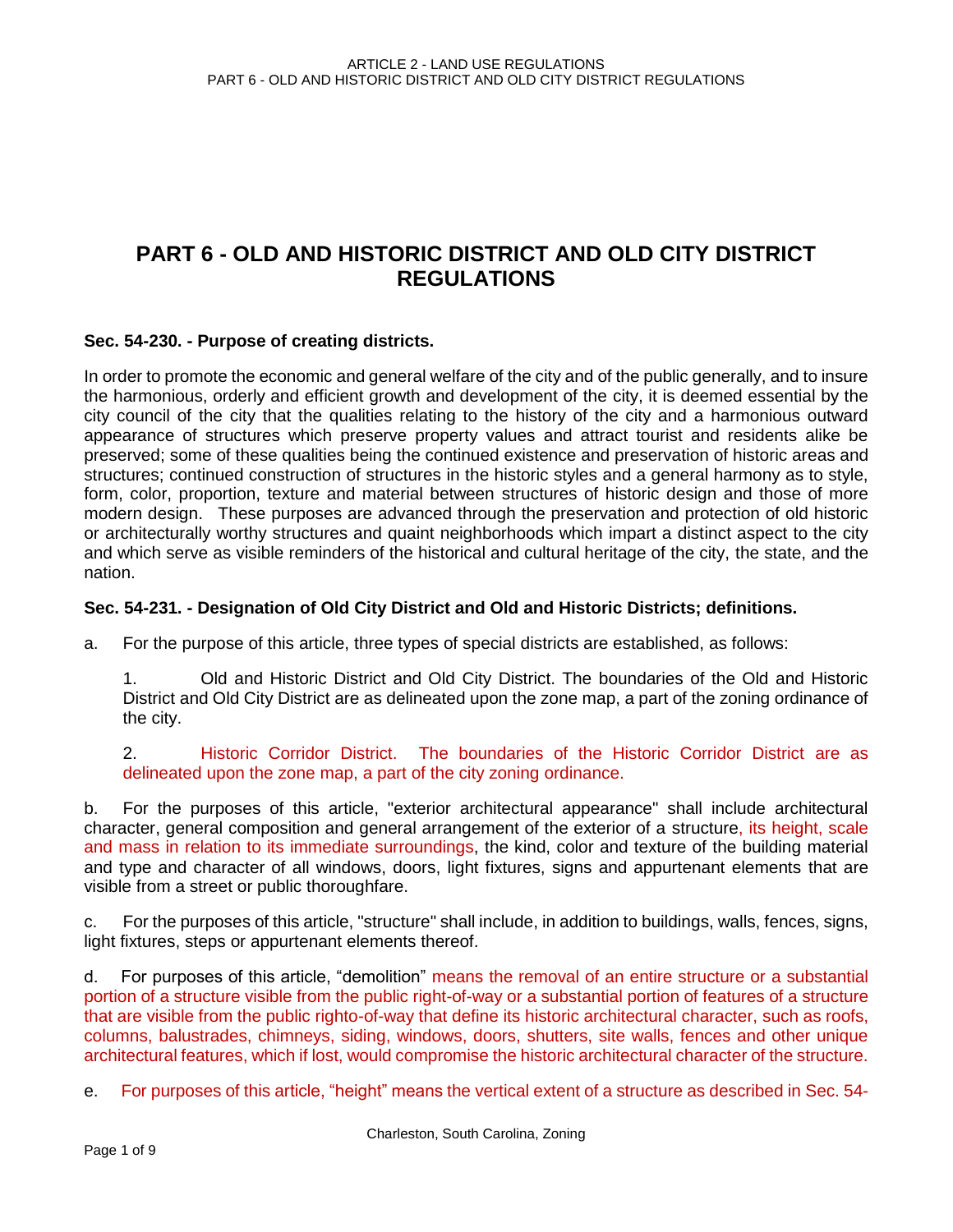306 of this Chapter.

**f**. For purposes of this article, "scale" means building elements and details and the relationship of a building to itself, to humans, and to structures in its immediate surroundings in terms of its visual unity, continuity and proportions.

g. For purposes of this article, "mass" means the volume or bulk of a building expressed in its three-dimensional form, to include variations in the shape and form of the building and its relationship to the size of structures in its immediate surroundings.

h. For purposes of this article, "immediate surroundings" means both sides of the street of the block in which the building is located.

**i.** For purposes of this article, "block" means the aggregate (or sum) of privately owned lots passages, rear lanes and alleys lying between one public street and, as to that street, the next public street.

**j.** For purposes of this article, "visible from the public right-of-way" means only such portion of a structure that can be viewed by the naked eye from street level. In determining visibility, presence of vegetation shall be ignored.

k. For purposes of this article, "Certificate of Appropriateness" means the approval of a project by the Board that entitles the applicant to apply for a building permit.

## **Sec. 54-232. - Construction or demolition of structures in districts; permit required; certificate of approval.**

a. No structure which is within the Old and Historic District shall be erected, demolished or removed in whole or in part, nor shall the exterior architectural appearance of any structure which is visible from a public right-of-way be altered until after an application for a permit has been submitted to and approved by the Board of Architectural Review.

b. No structure in the Old City District or the Historic Corridor District that is either more than 50 years old or listed in Categories 1, 2, 3 and 4 on the Inventory Map as adopted by Sec. 54-235 shall be demolished, removed in whole or part, or relocated until after an application for a permit has been submitted to the Board of Architectural Review and either has been approved by it or the period of postponement in the case of application for partial or total demolition hereafter provided for in Sec. 54- 240, d., has expired.

c. The exterior architectural appearance of any structure, either more than one hundred years old or listed in Categories 1, 2, 3 and 4 on the Inventory Map adopted by Sec. 54-235 which is within the Old City District and which is visible from a public right-of-way, shall not be changed until after an application for a permit has been submitted to and approved by the Board of Architectural Review. In the Historic Corridor District, the exterior architectural appearance of structures visible from a public right-of-way, except for residential structures with fewer than eight units, shall not be changed until an application has been submitted to and approved by the Board of Architectural Review.

d. Within the Old City District and Historic Corridor District, no new structure which will be visible from a public right-of-way upon its completion shall be erected until after an application for a permit has been submitted to and approved by the Board of Architectural Review.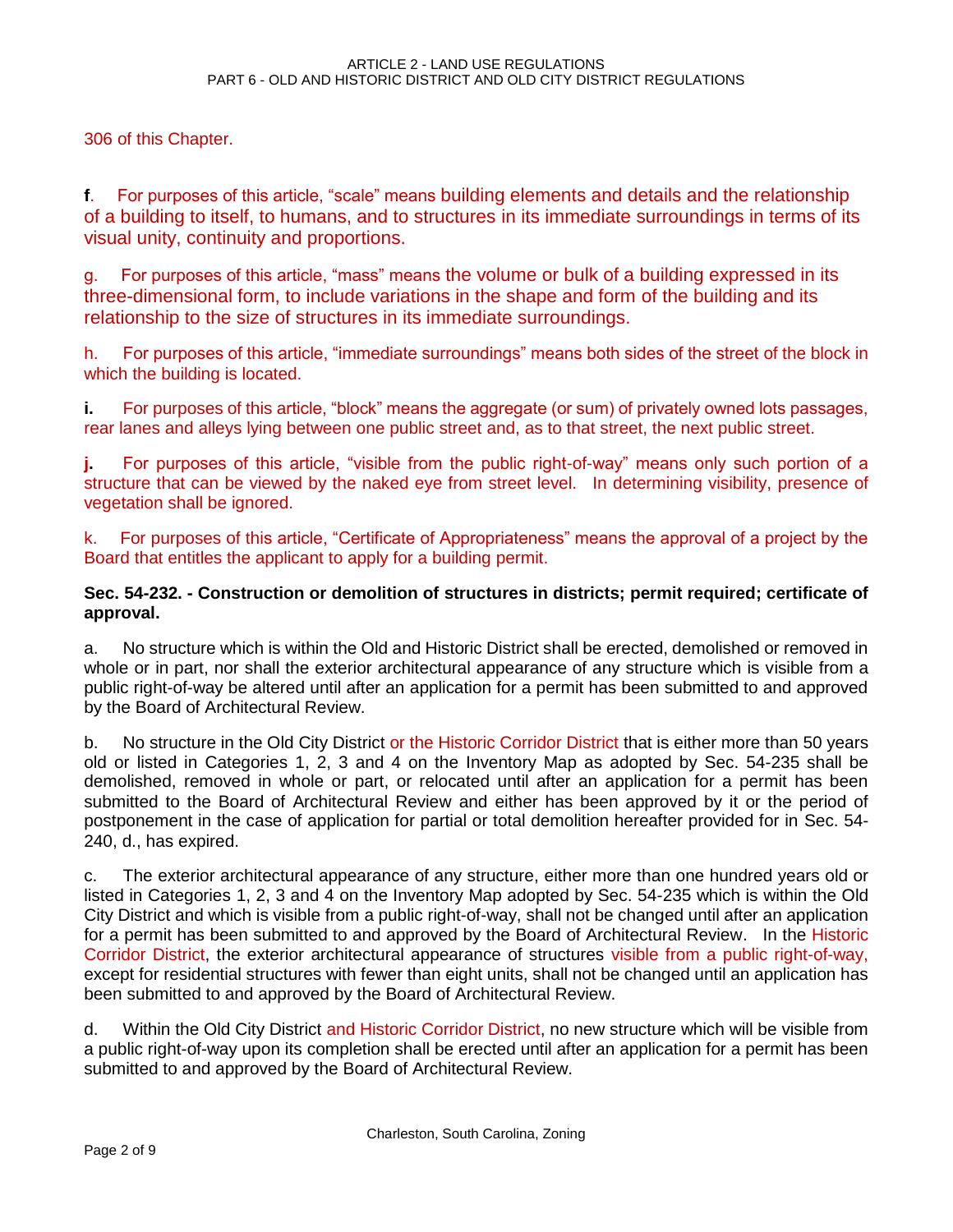e. Evidence of the approval required above shall be a certificate of appropriateness issued by the Board of Architectural Review as created herein. Such certificate shall be a statement signed by the chairman of the Board of Architectural Review or administrative officer, as applicable, stating that the new construction, demolition, relocation or the changes in the exterior architectural appearance for which application has been made are approved by the Board of Architectural Review; provided, however, that repairs and renovations to existing structures which do not alter the exterior appearance and are so exempted by the administrative officer as herein provided need not be approved by the Board of Architectural Review.

f. Any person requesting a permit under this section and article shall be entitled to a hearing on such request before the Board of Architectural Review.

(Ord. No. 2003-93, §§ 1, 2, 9-23-03)

## **Sec. 54-233. - Board of Architectural Review created; composition; appointment and terms of office.**

a. Two Boards of Architectural Review are hereby established, to be known as the Board of Architectural Review – Small (the "BAR-S") and the Board of Architectural Review – Large (the "BAR-L"). The BAR-S shall hear and decide applications for projects that are up to 10,000 square feet in size and minor modifications to projects over 10,000 square feet. The BAR-L shall hear and decide applications for projects that exceed 10,000 square feet. Demolition applications shall be assigned to either the BAR-S or BAR-L, as determined by staff.

b. Each Board of Architectural Review shall consist of five (5) members and two (2**)** alternates who do not hold any other public office or position in the City of Charleston and are appointed by City Council. Board members shall be citizens of the City of Charleston, or non- citizen owners or principals of businesses located in the City. Each Board shall include two (2) registered architects, an attorney, a licensed professional involved in construction or engineering and a lay person. The members and alternates shall have demonstrated experience in historic design or preservation and at least one of the following fields: fine arts, architecture, structural engineering, landscape architecture, civil engineering, urban design, city planning, preservation, construction, real estate development, law or associated disciplines. Each board shall elect one of its members chairman, who shall serve for a term of one year or until reelected or a successor is elected and qualified**.**  Each board shall appoint a secretary who may be an officer of the governing authority. Each board shall adopt rules of procedure."

c. The initial term of three (3) of the five (5) members and one (1) alternate first appointed to the BAR-S and BAR-L shall expire on the date of the first regular City Council meeting in January following their appointment, and the initial term of the other two (2) of the five (5) members and the other alternate first appointed to the BAR-S and BAR-L **s**hall expire on the date of the first regular City Council meeting in January two years thereafter. Following the initial term, the terms of all members and alternates shall be three (3) years. No member shall serve more than two successive three-year terms. A member who has served two successive three-year terms on the BAR-S is not disqualified from serving two successive three-year terms on the BAR-L, and *vice versa*. An appointment to fill a vacancy shall be only for the expired portion of the term.

d. Meetings of the board may be held at the call of the chairman and at such other times as the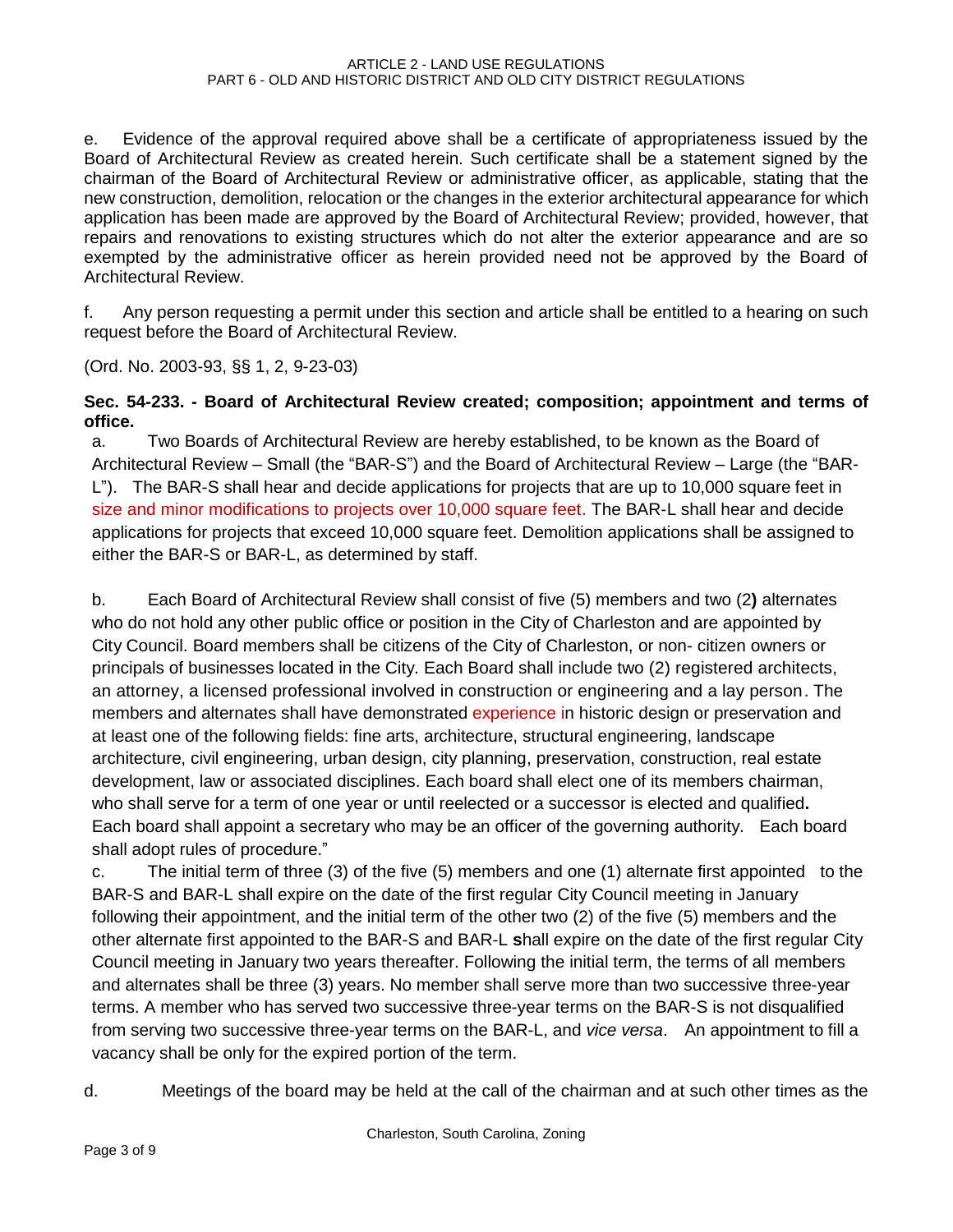board may determine. The chairman or, in his or her absence, the acting chairman, may administer oaths and compel the attendance of witnesses by subpoena. The board shall keep minutes of its proceedings, showing the vote of each member upon each question, or if absent or failing to vote, indicating the fact, and shall keep records of its examinations and other official actions, all of which immediately must be filed in the office of the board and must be a public record.

e. Alternate members, when seated, have all the powers and duties of regular members. Alternate members may always attend meetings but shall only participate in board deliberations and debate, make motions and vote in the absence or voting disqualification of a regular member or the vacancy of a regular member's seat. When necessary to achieve a quorum, an alternate of one Board may serve on the other Board.

(Ord. No. 1999-54, § 2A, 4-27-99; Ord. No. 2000-35, § 1, 3-14-00; Ord. No. 2007-60, § 1, 3-6-07)

## **Sec. 54-234. - Meeting of board.**

a. The Board of Architectural Review may meet at any time upon call of the chairman and, in addition, shall within fifteen (15) days after notification by the administrative officer of the filing of an application for a permit to demolish any structure in whole or in part, hold a public hearing upon each application. At least five (5) days' notice of the time and place of each such hearing shall be given by the administrative officer as follows:

1. In writing to the applicant.

2. In writing to all persons or organizations that have filed an annual written request for such notices and have paid an annual fee, not to exceed twenty-five dollars (\$25.00), to cover the costs involved.

3. By publication in the form of an advertisement in a newspaper of general circulation within the city.

## **Sec. 54-235. - Adoption of inventory map; procedure for revision.**

In order to identify structures within peninsula Charleston which should be preserved, maintained and protected in the public interest and to provide guidance for the Board of Architectural Review there hereby is adopted as an official public document the inventory map entitled "Historic Architecture Inventory, 1972-73, Peninsula City, Charleston, S.C.," prepared for the city by Carl Feiss, FAIA, AIP, City Planning and Architectural Associates, and Russell Wright, AIP, consisting of peninsula Charleston south of Highway 17, and additional sheets being dated September 4, 1973, with revisions September 11, 1973, October 16, 1973, November 14, 1973, February 20, 1974 and March 27, 1974, as amended by the inventory map entitled "South Carolina Inventory of Historic Places Survey Report, City of Charleston, S.C." prepared for the city by Geier Brown Renfrow Architects and dated August 1985, and as amended by the inventory entitled "A Historic Architectural Resources Survey of the Upper Peninsula, Charleston, South Carolina" prepared by Brockington and Associates, dated 2004 consisting of the peninsula Charleston north of Line Street and south of Mount Pleasant Street (collectively "Inventory Map"). The original of the said Inventory Map shall be filed in the Department of Planning, Preservation and Sustainability as a public record and shall be available for public inspection during normal business hours. Based on changed conditions, the Board of Architectural Review from time to time may recommend to the City Council additional revisions of said Inventory Map, but none shall become effective until the Zoning Ordinance has been appropriately amended.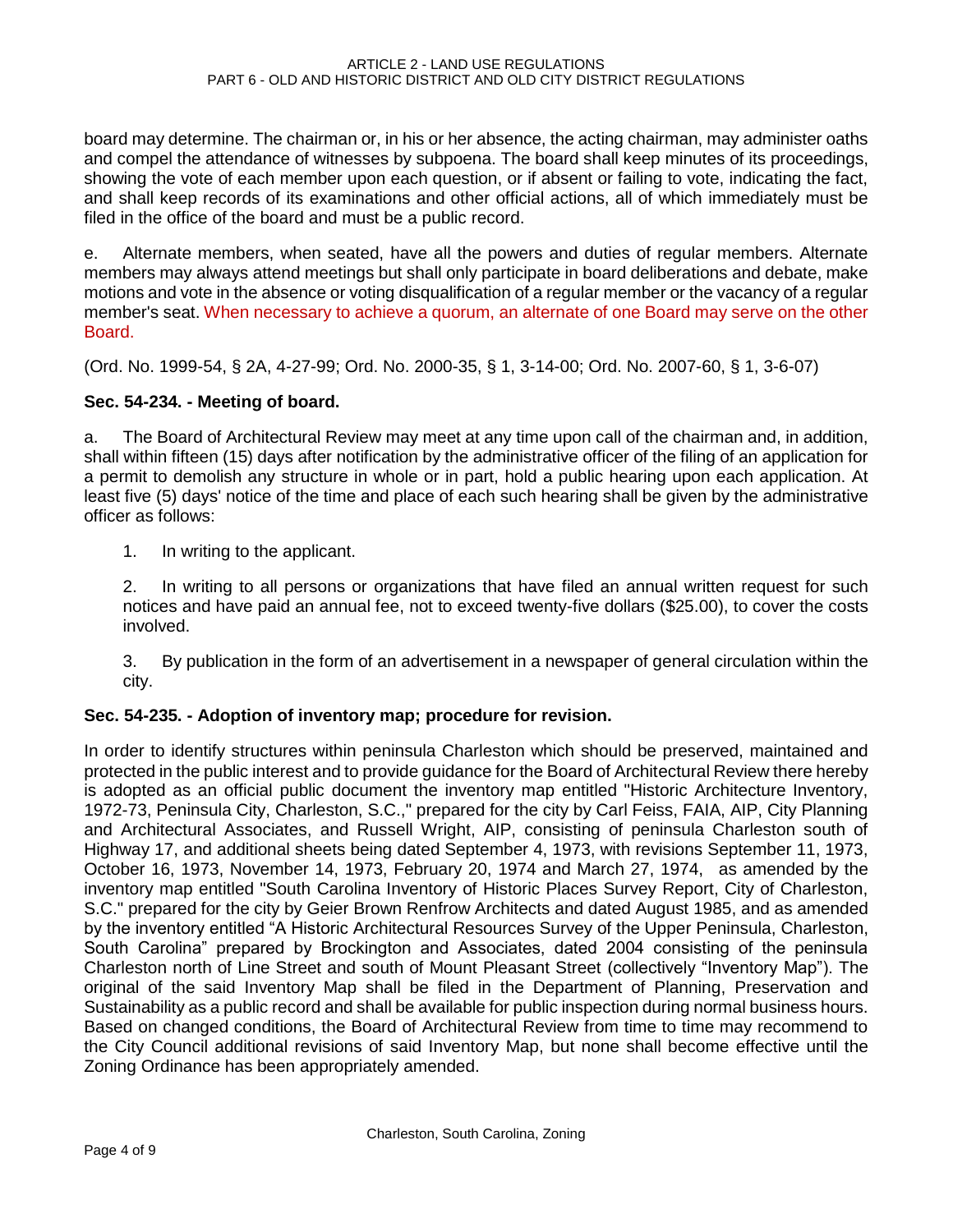### **Sec. 54-236. - Guidance standards; maintenance of consistent policy.**

In order to provide guidance and insight into desirable goals and objectives for the Old City District, the Old and Historic District and Historic Corridor District for desirable types of development, and for the maintenance of consistent policies in guiding the building public toward better standards of design, the Board of Architectural Review shall be guided by the Secretary of the Interior's Standard*s* for Historic Preservation and the 2017 BAR PRINCIPLES FOR NEW CONSTSRUCTION AND RNEOVATION AND REPAIRS, said Standards and GUIDELINES being incorporated herein by reference, and permanent copies of which shall be maintained by the Department of Planning, Preservation and Sustainability, or its successor department, and copies of which shall be made available to interested persons on request

#### **Sec. 54-237. – Application Procedure**

**Pre-Application Conference**: Applicants are required to meet with staff prior to applying for Conceptual Approval for projects exceeding 10,000 square feet to assure the applicant is acquainted with and has an understanding of the Board's Guidelines. Applicants for projects less than 10,000 square feet are encouraged, but not required, to likewise meet with staff prior to applying for Conceptual Approval.

**Conceptual:** Review of the general height, scale, mass and three dimensional form of a building, or an addition to an existing building, and the general architectural direction and quality of the project as it relates to its site, its neighborhood, and the City of Charleston. This phase defines the overall quality and architectural character of the project.

**Preliminary:** Review of the development of the conceptual design and its relationship to its context in terms of the project's details, finishes and materials. This phase defines the level of quality of construction, and the relationship of the building's components to surrounding buildings and to one another.

**Final:** Review of the completion of the preliminary design based on completed construction documents and material specifications for consistency with the level of quality of the previous phases. Final Review of BAR-L projects shall be by the Board, unless the Board delegates the review to staff. Final Review of BAR-S projects shall be by staff; provided however, at its discretion, staff may require Final Review to be undertaken by the Board; and provided further that the BAR-S, in its discretion, may request to undertake Final Review. Any final review that is delegated to staff is for the purpose of assuring that forpermit construction drawings comply with the approved design.

**Comparative Reviews**: For each review after Conceptual approval, or if the applicant is required to submit more than one conceptual submittal, the applicant shall show on the same sheet the previous proposal for comparison to the current proposal

**Courtesy Review:** At the discretion of staff, an applicant may be requested to submit to a courtesy review of a project by the Board to receive informal initial feedback as to the direction of the project.

**Affordable/Workforce Housing Projects**; Projects which include affordable or workforce housing units that are submitted by the application deadline and which comply with all submittal requirements shall be placed on the agenda of the next regularly scheduled meeting of the Board, subject to Rules of the Board if any, that limit the number of items on agenda.

In the case of very minor projects involving repair or alterations to existing structures, the Board of Architectural Review, if the preliminary drawings and other data are sufficiently clear and explicit, may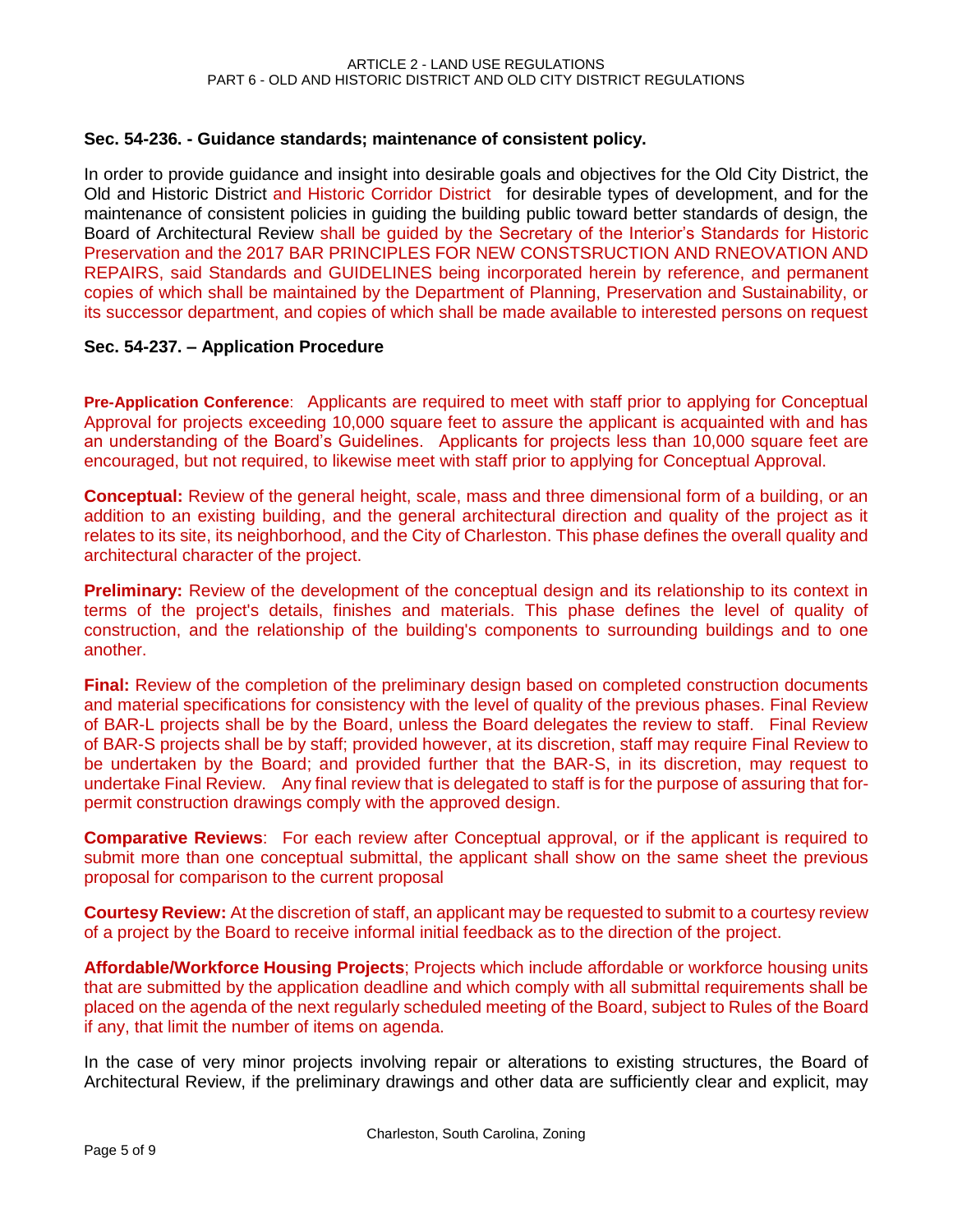grant preliminary and final approval at one review session. Should said data indicate alterations, remodeling, or repairs not changing the exterior appearance, the administrative officer may exempt the application from provisions of this section and approve a Certificate of Appropriateness.

### **Sec. 54-238. - Contents of application.**

Contents of applications for demolition, relocation, new construction, or alterations and/or additions or renovations to existing structures shall include such drawings, photographs or other information as may from time to time be adopted by the Board of Architectural Review, copies of which shall be maintained in the Office of Planning, Preservation and Sustainability or such successor office thereto.

#### **Sec. 54-239. - Public notice requirements.**

Upon the filing of an application with the Board of Architectural Review, the property to which such application applies shall be posted with a sign at least five (5) days prior to any public hearing when the application will be considered and said sign shall specify the appropriate city department to contact concerning information regarding the application. The Board of Architectural Review shall adopt and implement rules of procedure by which the posting of signing shall be conducted, and may make recommendations to City Council of fees to be charged therefore. Any fee schedule established hereunder shall be approved by City Council.

#### **Sec. 54-240. - Board of Architectural Review; powers and duties.**

a.In passing upon any application before it, the Board of Architectural Review may approve, deny or conditionally approve an application. If in the opinion of the Board, an application requires further study, action on an application may be deferred. In passing on an administrative appeal, the Board may affirm, modify or reverse the decision.

b. In passing upon an application to demolish, or demolish in part, or remove, or alter the exterior architectural appearance of any existing structure, the Board of Architectural Review shall consider, among other things, the historic, architectural and aesthetic features of such structure, the nature and character of the surrounding area, the culturally important use of such structure and the importance to the city.

c. In passing upon an application for new construction in the Old and Historic District, Old City District or Historic Corridor District, the Board of Architectural Review shall consider, among other things, the general design, the character and appropriateness of design, the height, scale and mass of the structure, the arrangement, texture, materials and color of the structure in question, and the relation of such aspects, features and elements to similar aspects, features and elements of structures in the immediate surroundings. In passing upon an application, the Board of Architectural Review is empowered to require the use of architectural techniques such as building façade and mass modulations or adjustments to the footprint of a structure on a site to achieve appropriate form and proportion of a structure in relation to its immediate surroundings, so long as such techniques do not unreasonably restrict the use of a site in light of its underlying zoning. The Board of Architectural Review shall not consider interior arrangement or interior design; nor shall it make requirements except for the purpose of preventing developments which are not in harmony with the prevailing character of Charleston, or which are obviously incongruous with this character.

d. Among other grounds for considering a design inappropriate and requiring disapproval and resubmission are the following effects: Arresting and spectacular effects, violent contrasts of materials or colors and intense or lurid colors, a multiplicity or incongruity of details resulting in a restless and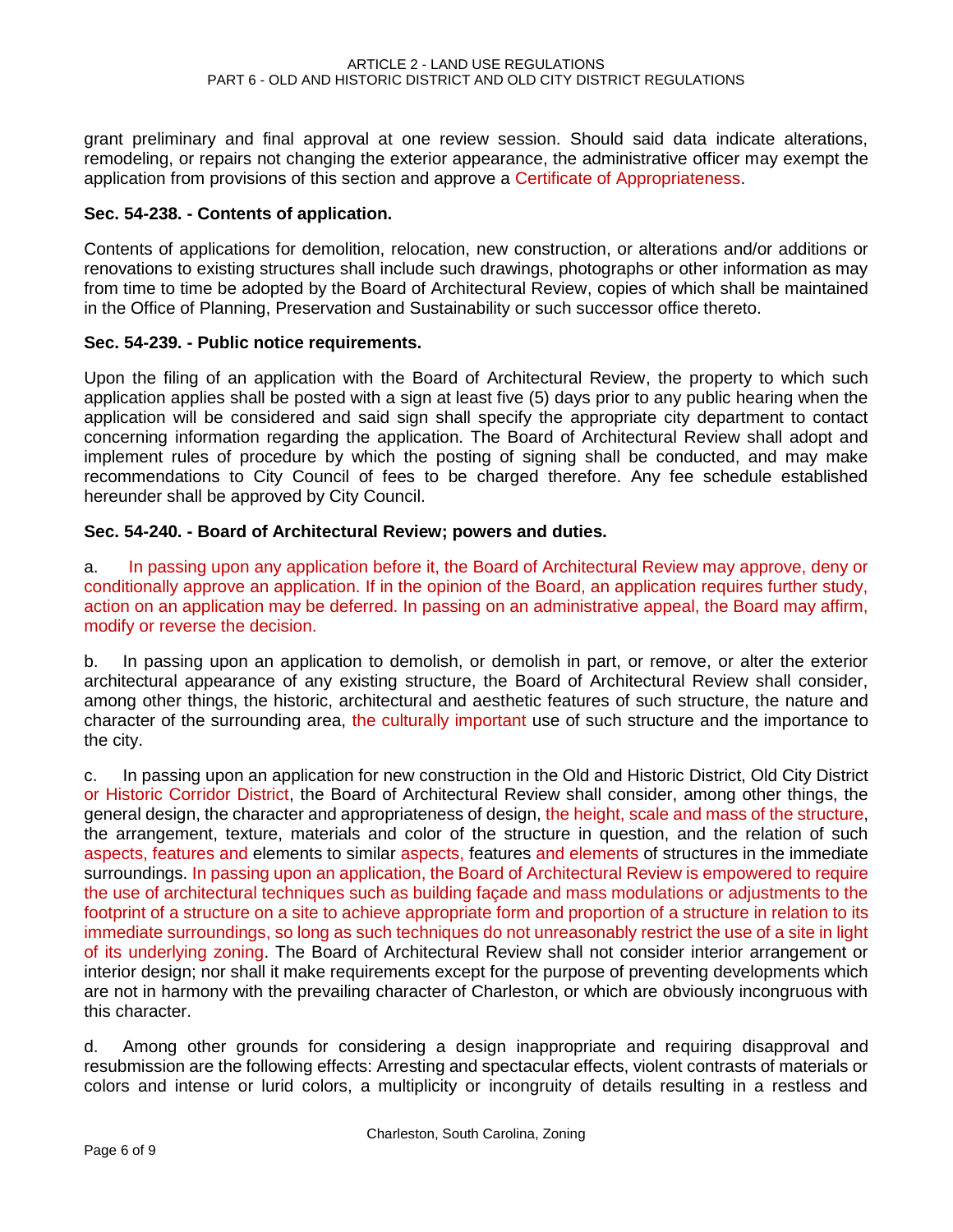disturbing appearance, the absence of unity, visual compatibility and coherence in composition, form and proportion not in consonance with the dignity and character of the present structure (in the case of repair, remodeling or enlargement of an existing structure) or with the prevailing character of the immediate surroundings (in the case of a new structure).

d. In case of disapproval of an application**,** the Board of Architectural Review shall state the reasons therefore in a written statement to the applicant and make recommendations in regard to appropriateness of design.

e. The Board of Architectural Review may refuse a permit or Certificate of Appropriateness for the erection, reconstruction, alteration, demolition, partial demolition, or removal of any structure within the Old and Historic District, which in the opinion of the Board of Architectural Review, would be detrimental to the interests of the Old and Historic District and against the historic character of the city.

f. Upon receiving an application for the demolition or removal of a structure over fifty years old and within the limits of the Old City District, the Board of Architectural Review, within forty-five (45) days after receipt of the application, shall either approve or deny such application, or find that the preservation and protection of historic places and the public interest will best be served by postponing the demolition or alteration for a designated period, which shall not exceed one hundred eighty (180) days from the receipt of the application, and notify the applicant of such postponement.

g. In any case involving the demolition or partial demolition of a structure, before granting approval or requiring a postponement, the Board of Architectur**al** Review may call on the chief building official to provide it with a report on the state of repair and structural stability of the structure under consideration.

h. In all applications involving the demolition or partial demolition of a structure, provision shall be made for a public hearing as set forth in this article.

i. Within the period of postponement of such demolition or alteration of any structure, the Board of Architectural Review shall take steps to ascertain what the City Council can or may do to preserve such structure, including consultation with private civic groups, interested private citizens and other public boards or agencies and including investigation of the potential use of the power of eminent domain when the preservation of a given structure is clearly in the interest of the general welfare of the community and of certain historic and architectural significance. The Board of Architectural Review shall then make such recommendations thereabout to the City Council as the board may determine to submit.

j. The Board of Architectural Review shall have the power to delay for a period of 180 days or deny outright the demolition or removal of a structure over 50 years old in the area bounded to the north by Mount Pleasant Street or the extensions thereof into the waters of the Ashley and Cooper Rivers, to the east by the waters of the Cooper River to the south by the Old City District and to the west by the waters of the Ashley River.

k. The approval of an application by the Board of Zoning Appeals—Zoning or the Board of Zoning Appeals—Site Design pertaining to dimensional requirements of a proposed project shall not be binding on the Board of Architectural Review in its review, or of any power granted to it in this ordinance..

(Ord. No. 1998-148, § 1, 8-18-98; Ord. No. 1999-54, § 4, 4-27-99)

# **Sec. 54-241. - Powers of board to require repair of structures.**

The Board of Architectural Review, on its own initiative, may file a petition with the chief building official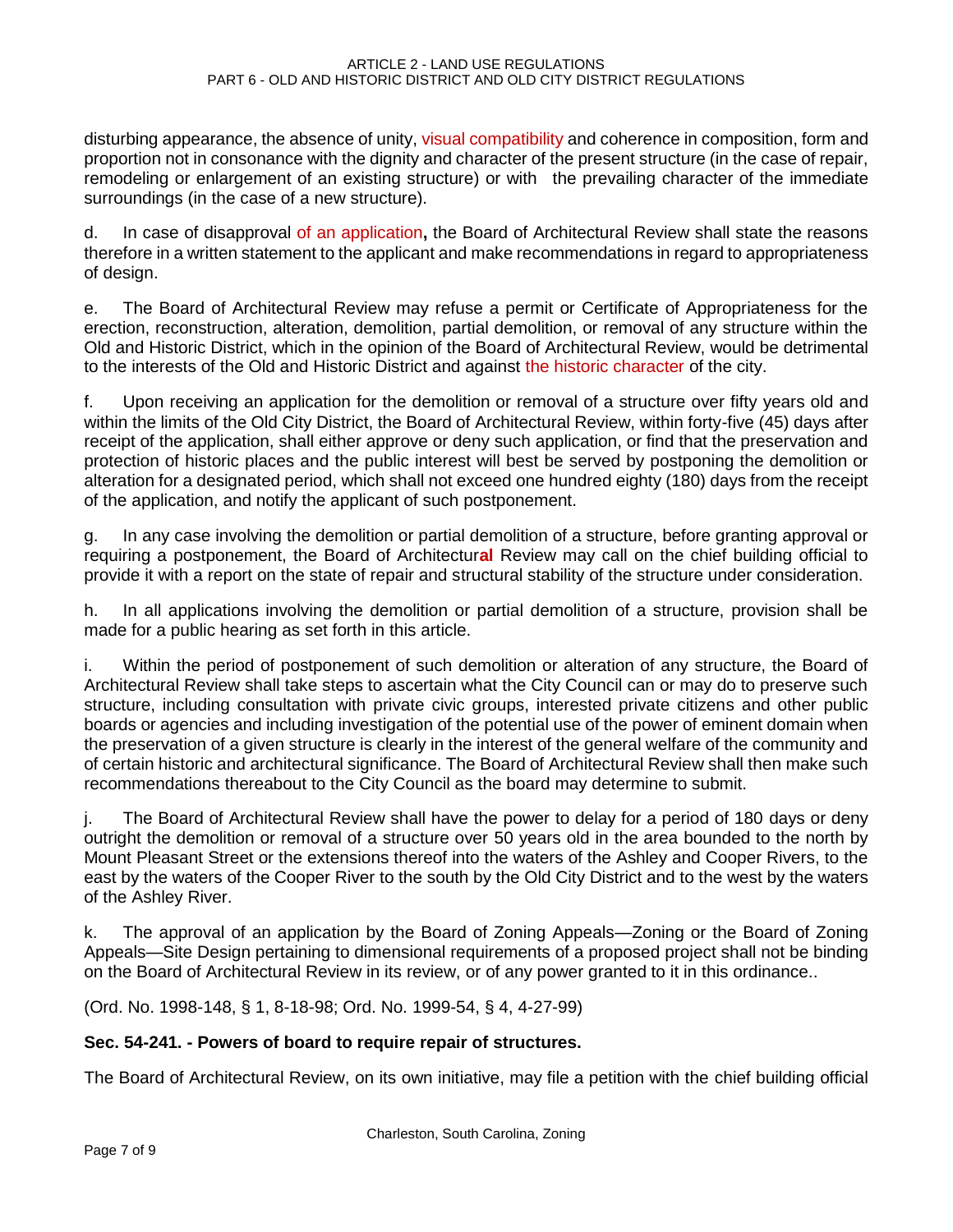requesting that said officer proceed under the public safety and housing ordinance to require correction of defects or repairs to any structure covered by this article so that such structure shall not experience demolition by neglect and be preserved and protected in consonance with the purpose of this article and the public safety and housing ordinance.

## **Sec. 54-242. - Exemptions from article.**

Nothing in this article shall be construed to prevent the ordinary maintenance or repair of any exterior elements of any structure described in section 54-232; nor shall anything in this article be construed to prevent the construction, reconstruction, alteration or demolition of any such elements which the chief building official shall certify as required by public safety.

## **Sec. 54-243. - Report to administrative officer; issuance of certificate of appropriateness.**

Upon approval of the plans, the Board of Architectural Review shall forthwith transmit a report to the administrative officer stating the basis upon which such approval was made, and if no further action is required of the Board or staff, cause a certificate of appropriateness to be issued to the applicant. [If the Board of Architectural Review shall fail to take final action upon any case within forty-five (45) days after the receipt of application for permit, the application shall be deemed to be disapproved, except where mutual agreement has been made for an extension of time limit.]

When a certificate of appropriateness has been issued, a copy thereof shall be transmitted to the city building inspector, who shall from time to time inspect the alteration or construction approved by such certificate and shall make a report of such inspection to the Board of Architectural Review of any work not in accordance with such certificate or violating any ordinances of the city.

## **Sec. 54-244. - Time limitations on certificates of appropriateness.**

Conceptual and Preliminary approvals shall remain valid for two (2) years from the date of approval, unless extended in accordance with Section 54-962 hereof.

(Ord. No. 1999-24, § 1, 3-10-99; Ord. No. 2005-99, § 2, 6-21-05)

## **Sec. 54-245. - Appeals to Board of Architectural Review.**

Appeals to the Board of Architectural Review may be taken by any person aggrieved or by any officer, department, Board or bureau of the city. Such appeal shall be taken within a reasonable time as provided by the rules of the Board by filing with the officer from whom the appeal is taken and with the Board of Architectural Review a notice of appeal specifying the grounds thereof. The officer from whom the appeal is taken shall forthwith transmit to the Board all the papers constituting the record upon which the action appealed from was taken.

(Ord. No. 1999-54, § 2B, 4-27-99)

# **Sec. 54-246. - Effect of an appeal.**

An appeal stays all proceedings in furtherance of the action appealed from, unless the officer from whom the appeal is taken certifies to the Board, after the notice of appeal shall have been filed with him, that by reason of facts stated in the certificate a stay would, in his opinion, cause imminent peril to life or property. In such case proceedings shall not be stayed otherwise than by a restraining order which may be granted by the Board of Architectural Review or a court of record on application, on notice to the officer from whom the appeal is taken, and on due cause shown.